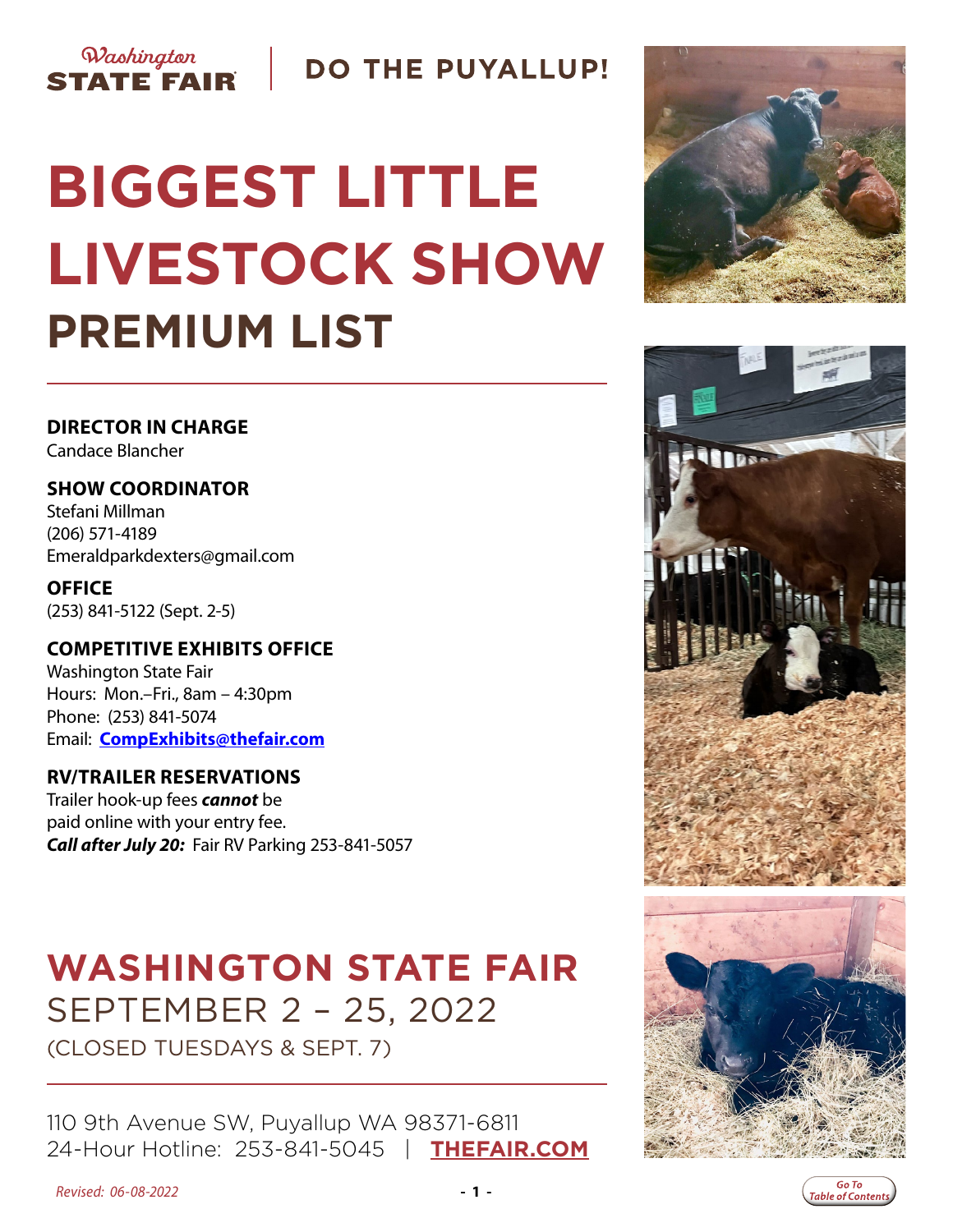## **2022 BIGGEST LITTLE LIVESTOCK SHOW**

<span id="page-1-0"></span>

| <b>SUN</b><br><b>MON</b>                                                 |                                    | <b>TUE</b>                   | <b>WED</b><br><b>THU</b>     |                              | <b>FRI</b>                                                                                      | <b>SAT</b>                                                                                 |  |
|--------------------------------------------------------------------------|------------------------------------|------------------------------|------------------------------|------------------------------|-------------------------------------------------------------------------------------------------|--------------------------------------------------------------------------------------------|--|
|                                                                          |                                    |                              |                              | <b>SEPT. 1</b>               | <b>SEPT. 2</b>                                                                                  | SEPT. 3                                                                                    |  |
| <b>Online entry registration</b><br>due by 10 pm on<br>TUESDAY, AUG. 23. |                                    |                              |                              | Livestock arrive,<br>$1-7pm$ | <b>OPENING DAY</b><br><b>OF FAIR</b><br>Judge schedule<br>posted and show<br>programs available | <b>TODAY'S SHOWS:</b><br>• All other small<br>cattle breeds<br>show, 12pm<br>· Dexter, 2pm |  |
| SEPT. 4                                                                  | SEPT. 5                            | <b>SEPT. 6</b>               | <b>SEPT. 7</b>               | SEPT. 8                      | SEPT. 9                                                                                         | <b>SEPT. 10</b>                                                                            |  |
|                                                                          | Livestock<br>released,<br>6-8:30pm | <b>FAIR</b><br><b>CLOSED</b> | <b>FAIR</b><br><b>CLOSED</b> |                              |                                                                                                 |                                                                                            |  |
| <b>SEPT. 11</b><br><b>SEPT. 12</b>                                       |                                    | <b>SEPT. 13</b>              | <b>SEPT. 14</b>              | <b>SEPT. 15</b>              | <b>SEPT. 16</b>                                                                                 | <b>SEPT. 17</b>                                                                            |  |
|                                                                          |                                    | <b>FAIR</b><br><b>CLOSED</b> |                              |                              |                                                                                                 |                                                                                            |  |
| <b>SEPT. 18</b>                                                          | <b>SEPT. 19</b>                    |                              | <b>SEPT. 21</b>              | <b>SEPT. 22</b>              | <b>SEPT. 23</b>                                                                                 | <b>SEPT. 24</b>                                                                            |  |
|                                                                          |                                    | <b>FAIR</b><br><b>CLOSED</b> |                              |                              |                                                                                                 |                                                                                            |  |
| <b>SEPT. 25</b>                                                          | <b>SEPT. 26</b>                    | <b>SEPT. 27</b>              | <b>SEPT. 28</b>              | <b>SEPT. 29</b>              | <b>SEPT. 30</b>                                                                                 | <b>OCT.1</b>                                                                               |  |
| <b>LAST DAY</b><br><b>OF FAIR</b>                                        |                                    |                              |                              |                              |                                                                                                 |                                                                                            |  |

## **COMING 2023**

Additional competitions for the Biggest Little Livestock Show:

- Mini Donkeys
- Mini Mules
- Mini Horses
- Mini Pigs

## **and more!**

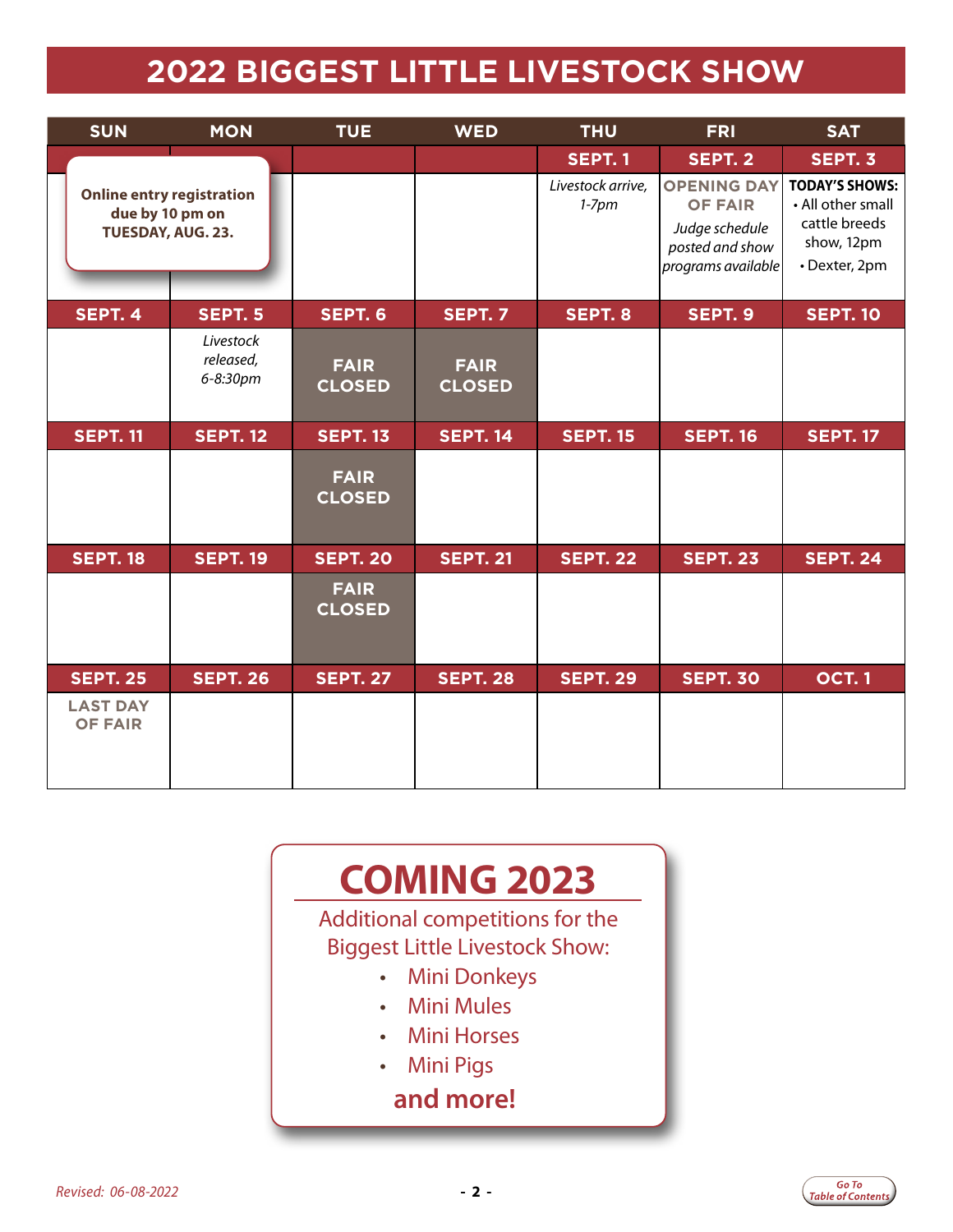## **CONTENTS**

| Links to important Fair Information  4          |  |
|-------------------------------------------------|--|
| <b>Online Entry Registration Instructions 4</b> |  |
|                                                 |  |
| Prize Schedules and Additional Awards  10       |  |

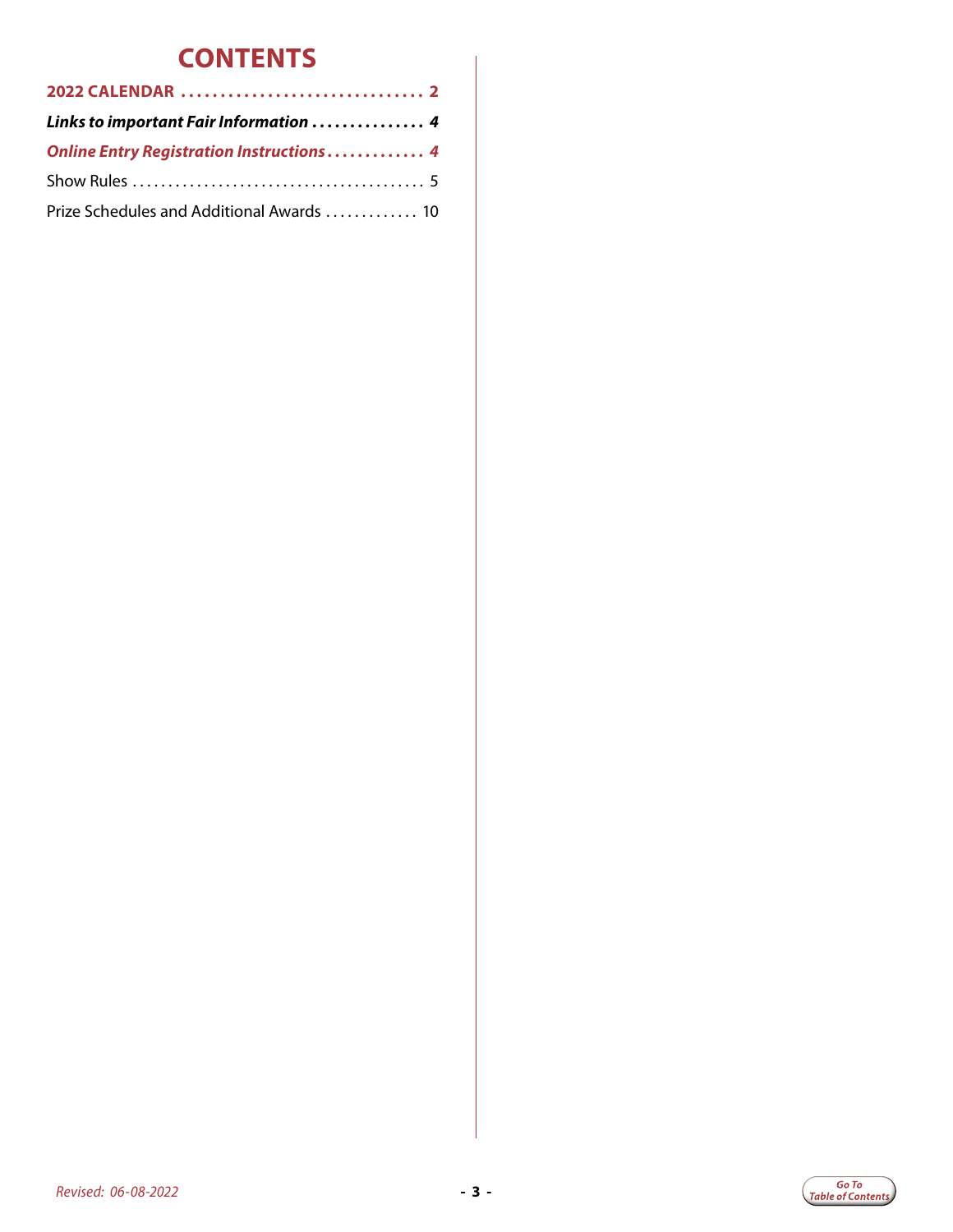<span id="page-3-0"></span>

**DO THE PUYALLUP!** 

#### SEPTEMBER 2 - 25, 2022 (CLOSED TUESDAYS & SEPT. 7)

By submitting an entry into The Fair, exhibitors agree to abide by all rules, regulations and entry requirements of The Fair and of the department(s) to which they are submitting their entries. It is important that exhibitors read and be familiar with the rules in this book, as well as the Departmental Exhibitors Rules and Regulations.

#### **Please click here:** [Enter a Competition](https://www.thefair.com/get-involved/competitive-exhibits/) **and scroll down to 'ADDITIONAL INFORMATION' to find:**

- **Departmental Exhibitors Rules and Regulations**
- **Vehicle Unloading Procedures**
- **Insurance Information**
- **Veterinarian Information**
- **Area Lodging**
- **W-9 Form** (Exhibitors earning \$600 or more at The Fair will be required to submit a W-9 form.)

*You may not find it necessary to print this entire Premium List. While we ask that you read and be familiar with the information in the Premium List prior to entry, please feel free to print just the pages you need*.

## *QInchinaton Online Entry Registration* **Instructions**

*Read below, then register entry information online before bringing items to The Fair.* 

#### **www.thefair.com**

- **Read the complete rules, department and division descriptions, and entry information in this Premium List BEFORE going to online entry registration.**
- Then go to the **[ONLINE ENTRY REGISTRATION](https://wwf.fairwire.com/)** page *(available starting in May)*
- Click **Register** or **Sign In**
	- Register using your First Name and Last Name and create a password *(write your password down or make sure it is something you will remember for future use.)* Fill in requested information, *including email address*. Click **Continue**.
	- Select **Department** *ex.: Biggest Little Livestock Show*
	- Select a **Division** *ex.: Dexter, Div. 617*
	- Select a **Class** *ex.: class* 9030- Jr Heifer Calf
	- Fill in all requested information for the class(es) you are entering, including registration and tattoo #s.
- When all your information is complete, click **Add Entry to Cart** and follow instructions to check out. *Entry fees must be paid online when you check out.*

*(NOTE:* If you think you may want to modify your entries, you may *save* your current session and *check out at a later session*. *Be sure to Check Out before the closing date listed for your classes; entries are not submitted to the Fair office until the check out process is complete.)*

- Fill in "yes" at the statement to agree to all the terms and conditions of entry as defined in this Premium List.
- Click **Submit**.
- Please print and bring a copy of your online entry summary/receipt **with your entries** when you bring them to The Fair.
- Please contact us with any questions regarding online entry registration: 253-841-5074, **[CompExhibits@thefair.com](mailto:CompExhibits%40thefair.com?subject=Beef%20Cattle%20Show)**

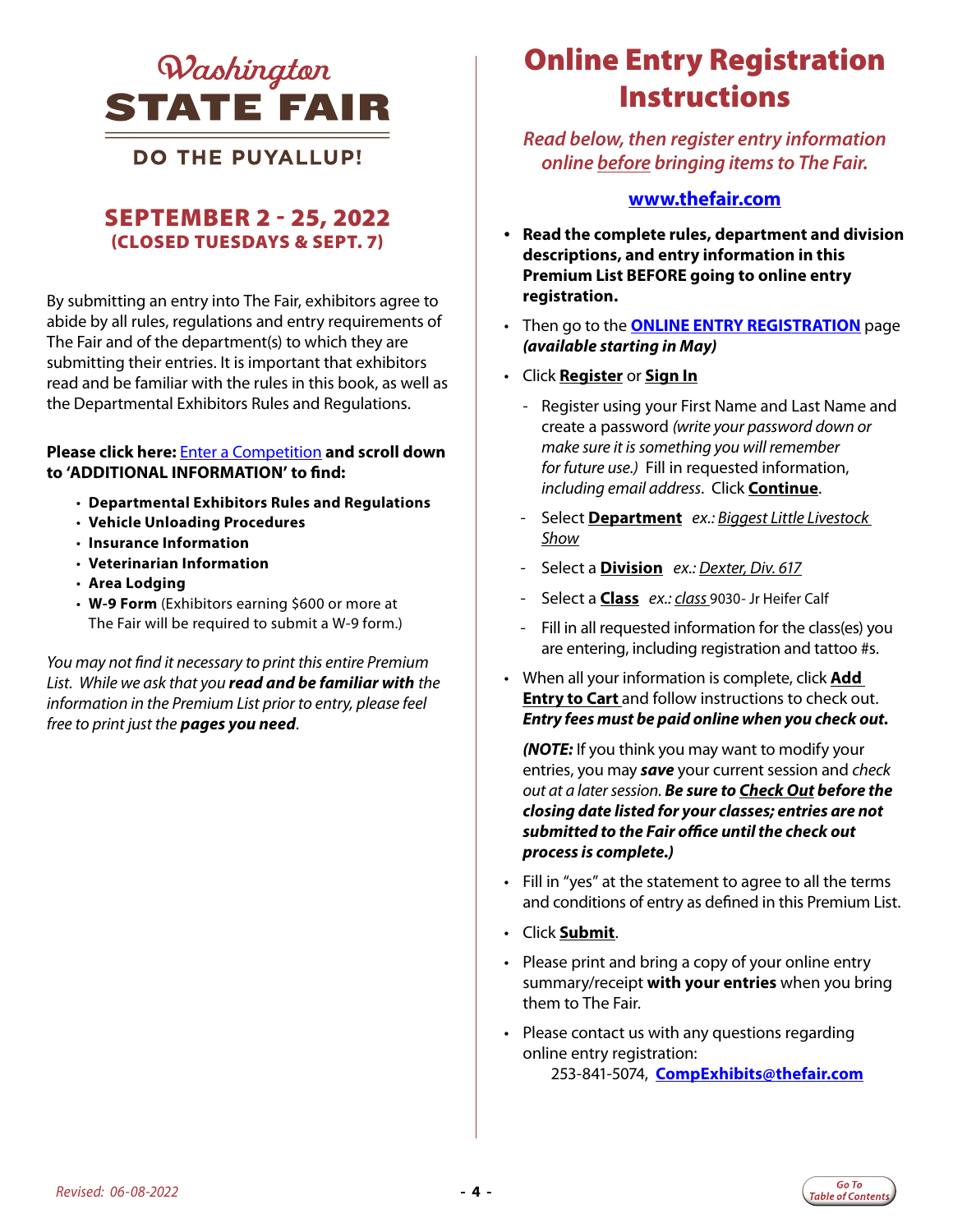## <span id="page-4-0"></span>THE BIGGEST LITTLE LIVESTOCK SHOW

### ENTRIES

Online entry registration is due by 10pm (Pacific Time), Tuesday, Aug. 23, 2022.

#### ENTRY FEES

\$15.00 per head There is no entry fee for group classes.

#### ENTRY FEES MUST BE PAID AT THE TIME OF ENTRY.

The Superintendent has the sole discretion to limit entries to capacity of barn.

#### RV/TRAILER RESERVATIONS

Trailer hook-up fees cannot be paid online with your entry fee. Call after July 20 – RV Coordinator Office (253) 841-5057

#### SHOW SCHEDULE

#### **THURSDAY, Sept. 1**

• 1pm – 7pm Dexter and all small cattle arrive

#### **FRIDAY, Sept. 2**

• Judge schedules will be posted and show programs will be available for each breed

#### **SATURDAY, Sept. 3**

- 12pm All Other Small Cattle Breed Show
- 2pm Dexter Show

#### **MONDAY, Sept. 5**

• 6pm - 8:30pm Dexter and all small cattle released

**NOTE:** Tack may be carried out throughout the day using the Fair Tack Shuttle. Minimal decoration must stay in place until official release time.

### *ATTENTION EXHIBITORS! \*\* Please Read \*\**

*Following are important rules and information you need to be aware of for the 2022 Fair.*

## SHOW RULES

ALL LIVESTOCK MUST BE VET CHECKED BEFORE ENTERING THE BARN.

**Exhibitors must submit vet check-in slip to the show coordinator of their livestock department in order to proceed to livestock barn. NO EXCEPTIONS.**

REGISTRATION PAPERS MUST BE CHECKED IN AT THE OFFICE UPON ARRIVAL.

Exhibitors must be familiar and adhere to the Show Schedule and Show Rules (pg. 5).

No smoking or alcoholic beverages are allowed in the barns.

If you can't handle your cattle, please leave them home.

#### ENTRY FEES

Entry fees must be paid at the time online entry registration is submitted.

\$15.00 PER HEAD NO FEE FOR GROUP CLASSES

#### CANCELLATION AND SUBSTITUTION

Entry fees will not be refunded unless Show Coordinator is presented with a veterinary certificate stating health reason for cancellation.

If you are unable to show after you have entered your animal, please notify the Entry Office, 253-841-5074 immediately.

Substitutions within same breed must be cleared through the Show Coordinator. Substitutions must be received Thursday, Aug. 25, 2022 in order to appear in the show program.

#### SHOW REQUIREMENTS

Animals must be shown by a single individual in all classes, except group classes.

#### **Bulls one year and older must be shown with a nose ring and two lead ropes**.

All animals entering the judging ring must have their entry numbers prominently displayed on the person showing the animal.

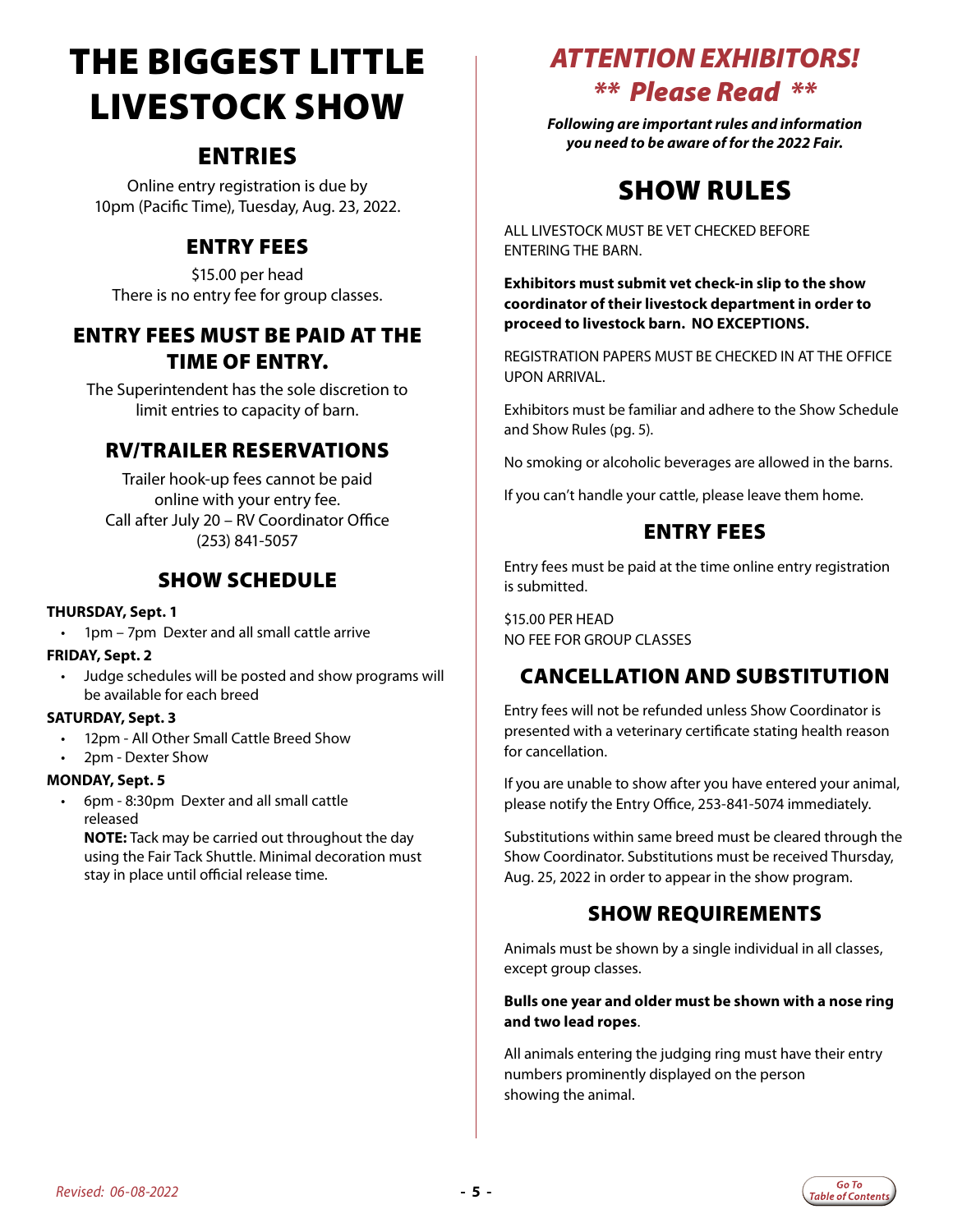An exhibitor is defined as: Any person or partnership in whose name cattle are registered. This shall include individual members of a family.

#### GROUP CLASSES

If you wish to compete in any group classes, you must enter those classes when registering your entry online. No entry fee for group classes.

Group classes MUST have shown in individual classes and owned by one exhibitor.

In group classes, an exhibitor is defined as: All members of a family or partnership where the cattle are housed on the same farm.

#### NURSE COWS

Any cow nursing a calf which is not her own is considered a nurse cow, and **not permitted**.

#### REGISTRATION / OWNERSHIP

**All livestock exhibited must be accompanied by the animal's original registration papers at check in (no copies will be accepted). Livestock must have a readable tattoo. Tattos will be checked at random.**

All entrants must have current and valid registration in the breed association sponsoring the show in which they are to participate.

Fair officials shall check all certificates for ownership, age, correct entry in class and identification of the animal when animals arrive at The Fair. Animals with incorrect or illegible tattoos will be barred from showing. Tattooing will not be allowed on Fair property. All exhibits must be exhibited under ownership of the person(s), partnership or company whose name appears on the registration papers. Signed transfer applications will not be accepted as evidence of ownership.

#### ARRIVAL AND DEPARTURE AND CATTLE RELEASE

Animals may not be walked on or off the grounds because of serious environmental concerns directly related to animal waste. Any animal that cannot be transported in a solid bottom carrier must be removed in a truck, trailer or similar vessel.

All exhibitors shall have their area in show shape by 9am each Fair day. Failure to do so could result in forfeiture of premium money and, potentially, the privilege to show at future Washington State Fair livestock shows. It shall also be understood that if at any time during The Fair an exhibitor's animal seriously detracts from the overall esthetic value of The Fair, show officials may dismiss such exhibitors.

All animals must remain in barns until their designated release time as set by The Fair and Show Manager. Failure to do so

could result in forfeiture of premium money and, potentially, the privilege to show at future Washington State Fair livestock shows. All exhibitors should make every effort to vacate their stalls as soon as possible after being released, during the designated time, to facilitate barn cleaning prior to the arrival of other animals.

Exhibitors will need to have a haul slip in their possession for all livestock, out-of-state or in-state.

#### HAY AND BEDDING

All hay and bedding for livestock will be furnished by The Fair, free of charge.

All feed must be kept in the stall area.

Shavings will be used for all bedding in the barn.

The hay storage shed **will not** be open to exhibitors. Please order hay in writing from your Show Coordinator before 6pm for the following morning's requirements. Hay bales should not be used for purposes other than feed and may not be

**Exhibitors are forbidden to procure hay bales from the hay barn or other buildings on the fairgrounds at The Washington State Fair to feed their livestock when departing.** Failure to comply may result in forfeiture of premium money and, potentially, the privilege to show at future Washington State Fair livestock shows.

#### BARNS AND STABLING

No butt fans will be allowed.

THERE WILL BE NO NIGHT TIE-OUTS.

All cattle must be double tied while in stalls (halter plus neck rope).

Only two head from a string may be tied to the wash rack at one time.

No dogs are permitted in the barn.

#### TAMPERING

Tampering and Misrepresentation: Any artificial means of removing or remedying the physical defects or conformation in the exhibition of livestock, such as cutting ties or lifting and filling under the skin will be considered as fraud and deception. All animals showing evidence of such treatment will be barred from competition at the Washington State Fair. Misrepresentation of the age of an animal will be considered in the same light.

#### PREMIUMS

Each exhibitor is limited to two (2) premiums per class.

Premiums are awarded to exhibitor/owner name registered online, not handler.

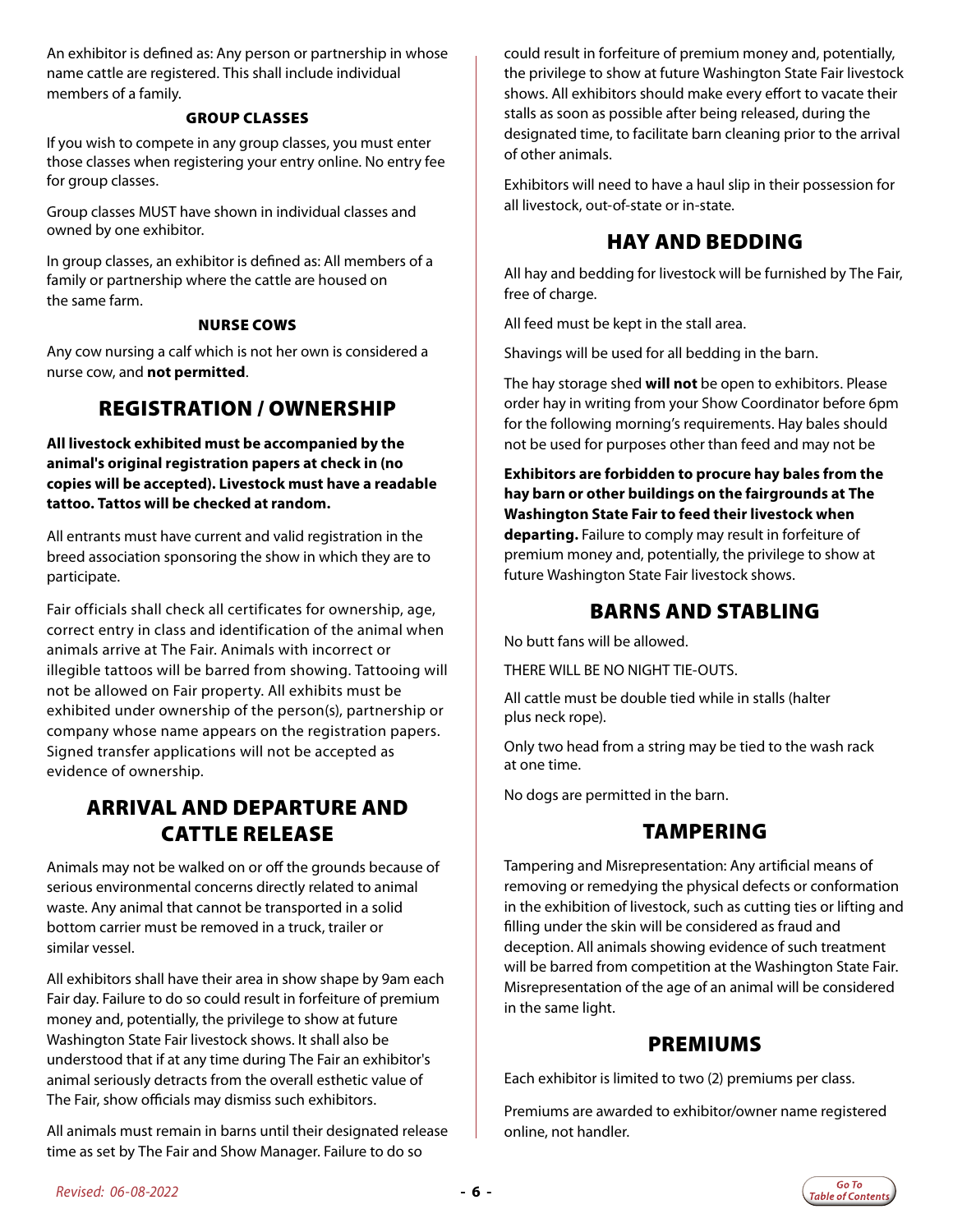A Social Security Number will no longer be required on the entry form. **If an exhibitor is likely to earn over \$600 in premiums, a W-9 form must be filled out by that exhibitor and turned into the beef office at the time of check-in.** A W-9 will be mailed to those exhibitors who earn over \$600 and don't have a W-9 on file in the entry office. **Premiums will be withheld until a completed W-9 form is received in the Entry Office (this is a requirement from the IRS.)** Canadian exhibitors are required to complete form 8233 before premiums can be paid.

#### CHAMPIONSHIPS

The competition for reserve championship in both sexes shall include the animal winning second place in individual class which furnishes the grand champion, in addition to the first place winners in all other classes. The Grand Champion Female and Male in each breed will receive a prize of \$49 (Prize Schedule #2). No Reserve premium.

#### PREMIER AWARDS

In computing the award for Premier Breeder, credit will be given in all regular single classes. This award will be given to the breeder winning the most points on his best six head; including animals bred by him and exhibited by others. In case of a tie, the exhibitor with the most champions will be the winner, unless otherwise stated by breed.

The award for Premier Exhibitor will be computed in the same manner as Premier Breeder on the top six animals owned by the exhibitor. The calculations will be made on listed premiums. In case of a tie, the exhibitor with the most champions will be the winner, unless otherwise stated by breed.

#### VETERINARY RULES

To see the general Livestock Health Requirements click on the Veterinarian information link in front of this book. PLEASE READ CAREFULLY. Out-of-state exhibitors should note there is a section applying specifically to out-of-state cattle exhibitors.

#### NOTE TO CANADIAN EXHIBITORS

(This information will apply when the border restrictions are lifted)

For show purposes, Canadian cattle, beef or dairy must comply with Washington's import requirements. Nonvaccinated Canadian cattle may enter The Fair. The Brucellosis and Tuberculosis tests are no longer required on Canadian cattle. Exhibitors should check with Agriculture Canada to determine most current requirements affecting their return to Canada from The Fair. A valid health certificate and entry permit must accompany shipments of all classes of cattle into the state of Washington. An entry permit may be used on all Canadian shipments coming to the 2022 Washington State

Fair. This number is to appear on the health certificate accompanying the cattle. There is a 30-day limit on Canadian cattle using this entry permit. To obtain a permit the exhibitor must call the Department of Agriculture at 360-902-1878 Mon-Fri, 8am - 5pm and weekends/after hours/holidays at 1-800-942-1035.

#### PASSES

Registered exhibitors will be given two passes per day. Passes can be picked up from the show coordinator at check in at The Fair for use by the exhibitor or their herdsmen.

#### EXHIBITOR DINING AREA

#### **EATING IN THE BARNS VS. E. COLI O157:H7 – EXHIBITOR COOPERATION NEEDED**

Our barns have signage reminding Fair guests to "Wash your hands upon leaving any livestock area", as well as "Please refrain from eating in livestock areas."

The State Health Department has asked The Fair to request that our livestock exhibitors set an example for Fair guests and refrain from eating in most areas of the barns. In order to accommodate the Health Department's request, as well as address our exhibitors' needs, we have set aside an area, screened from public view, in the south end of the dairy barn where exhibitors may eat.

#### ELECTRICAL APPLIANCES

All extension cords used in the barn must be 14 gauge or heavier.

Electrical appliances which draw more than 200 watts and which are used for the personal convenience of exhibitors (kettles, coffee pots, space heaters, air conditioners, hot plates, etc.) are not allowed without permission. Please check with your superintendent. A costly power failure can result from overloading circuits.

No cooking is allowed in the barns.

#### ADDITIONAL RULES FOR EXHIBITORS

Every animal exhibited must constantly be kept in the best possible condition. Stalls must be kept clean. The Fair will furnish sufficient help to remove manure from the barns to prevent an accumulation.

Attractive and informative signs concerning ownership and breeding are encouraged. The superintendent of the Beef Barn should be consulted to determine the most desirable location for them. No "FOR SALE" sign, or signs advertising any brand of feed or other commodity will be permitted in the barns.

Grooming chutes are allowed in designated areas. See the show coordinator for this specified area.

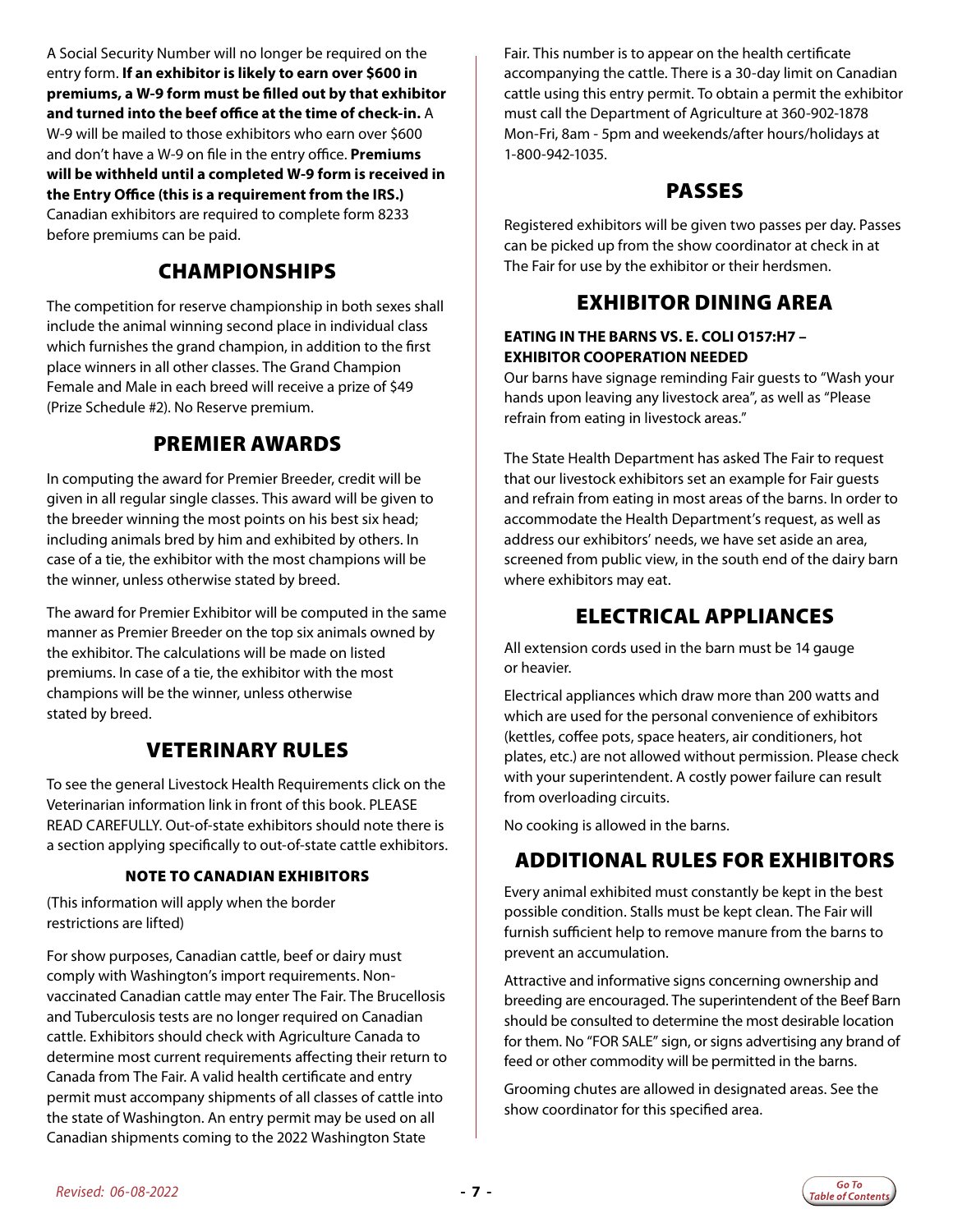## ALL OTHER SMALL CATTLE BREEDS SHOW

### DIVISION 618

JUDGING

Saturday, Sept. 3, 2022, 12pm

JUDGE **TBA** 

#### ADDITIONAL PREMIUMS FOR WHITE DEXTER:

Those cattle that meet show requirements for the White Dexter Cattle Registration (WDCR) may receive added premiums as provided by the WDCR.

#### ALL OTHER SMALL CATTLE BREEDS CLASS DESCRIPTIONS

#### **Class**

9500 COW/CALF: Cow born after 01-01-19 Calf born 03-01-22 or after  $\ldots$   $\ldots$   $\ldots$  . Prize Schedule #1

9505 COW/CALF: Cow born before 12-31-18. Calf born 03-01-22 or after............... Prize Schedule  $#1$ 

- *AWARD 9510* GRAND CHAMPION AND RESERVE CHAMPION COW/CALF:......Prize Schedule #2
- 9515 HEIFER CALF: Born 01-01-22 or after.  $\ldots$ ,  $\ldots$ ,  $\ldots$ , Prize Schedule #1
- 9520 SR. HEIFER CALF: 09-01-21 to 12-31-21 .................... Prize Schedule #1
- *AWARD 9522–* CHAMPION AND RESERVE CHAMPION HEIFER CALF
- 9525 SUMMER YEARLING HEIFER: 05-01-21 to 08-31-21 .................... Prize Schedule #1
- 9530 JR YEARLING HEIFER: 01-01-21 to 04-30-21 .................... Prize Schedule #1
- 9535 SR YEARLING HEIFER: 08-01-20 to 12-31-20 . . . . . . . . . . . . . . . . . . Prize Schedule #1
- *AWARD 9538* CHAMPION AND RESERVE CHAMPION YEARLING HEIFER
- *AWARD 9540–* GRAND CHAMPION AND RESERVE GRAND CHAMPION HEIFER: ... Prize Schedule #2
- 9545 BULL CALF: born 01-01-22 or after. . . Prize Schedule #1
- 9550 SR BULL CALF: 09-01-21 to 12-31-21 ...................... Prize Schedule #
- *AWARD 9552* CHAMPION AND RESERVE CHAMPION BULL CALF.
- 9555 SUMMER YEARLING BULL: 05-01-21 to 08-31-21 .................... Prize Schedule #1
- *Revised: 06-08-2022*  **8 -** 01-01-21 to 04-30-21. . . Prize Schedule #1 9560 JR YEARLING BULL:

|  | 9565 SR YEARLING BULL:<br>08-01-20 to 12-31-20  Prize Schedule #1                                                                                                                                                                                                                                |
|--|--------------------------------------------------------------------------------------------------------------------------------------------------------------------------------------------------------------------------------------------------------------------------------------------------|
|  | <b>AWARD - 9566 - CHAMPION AND RESERVE</b><br><b>CHAMPION YEARLING BULL.</b>                                                                                                                                                                                                                     |
|  | 9567 STEER<br>09-01-20 or afterPrize Schedule #1                                                                                                                                                                                                                                                 |
|  | <b>AWARD – 9570–</b> GRAND CHAMPION AND<br>RESERVE GRAND CHAMPION MALE: Prize Schedule #2                                                                                                                                                                                                        |
|  | 9575 PAIR OF CALVES: one female from<br>classes 9515 - 9520 and one male<br>from classes 9545 - 9550Prize Schedule #1                                                                                                                                                                            |
|  | 9580 PAIR OF HEIFERS: two females from<br>classes 9515-9535 Prize Schedule #1                                                                                                                                                                                                                    |
|  | 9585 PAIR OF MALES: two males from<br>classes 9545-9567 Prize Schedule #1                                                                                                                                                                                                                        |
|  | 9590 PRODUCE OF DAM: two head,<br>either sex, from same dam Prize Schedule #1                                                                                                                                                                                                                    |
|  | 9595 JR GET OF SIRE: three head,<br>either sex, from same sire  Prize Schedule #1                                                                                                                                                                                                                |
|  | 9600 BREEDERS CLASS: five head, breeder's<br>Prize Schedule #1<br>choice and the choice of the contract of the contract of the contract of the contract of the contract of the contract of the contract of the contract of the contract of the contract of the contract of the contract of the c |

## **COMING 2023**

Additional competitions for the Biggest Little Livestock Show:

- Mini Donkeys
- Mini Mules
- Mini Horses
- Mini Pigs

### **and more!**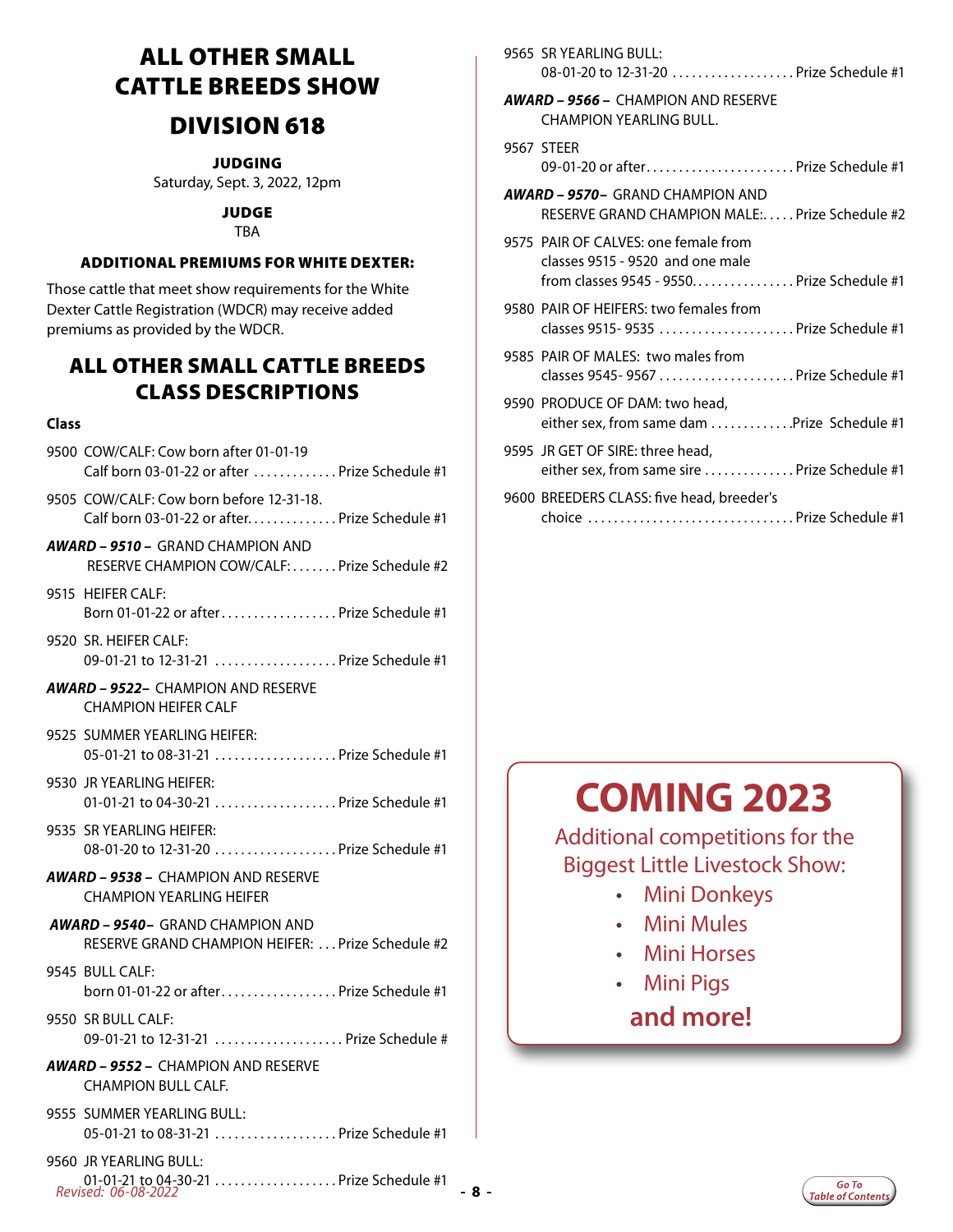## DEXTER SHOW

## DIVISION 617

JUDGING

Saturday, Sept. 3, 2022, 2pm

#### JUDGE

TBA

#### ADDITIONAL PREMIUMS FOR DEXTER:

Those cattle that meet show requirements for the American Dexter Cattle Association (ADCA) may receive added premiums as provided by the ADCA.

Those cattle that meet show requirements for the Purebred Dexter Cattle Association (PDCA) may receive added premiums as provided by the PDCA.

#### DEXTER CLASS DESCRIPTIONS

#### **Class**

| 9000 COW/CALF: Cow born after 01-01-19<br>Calf born 03-01-22 or after  Prize Schedule #1     |     |
|----------------------------------------------------------------------------------------------|-----|
| 9010 COW/CALF: Cow born before 12-31-18.<br>Calf born 03-01-22 or after Prize Schedule #1    |     |
| <b>AWARD – 9025 –</b> GRAND CHAMPION AND<br>RESERVE CHAMPION COW/CALF:  Prize Schedule 2     |     |
| 9030 JR HEIFER CALF:<br>Born 03-01-22 or afterPrize Schedule #1                              |     |
| 9040 INTERMEDIATE HEIFER CALF:<br>01-01-22 to 02-28-22  Prize Schedule #1                    |     |
| 9050  EARLY SR. HEIFER CALF:<br>11-01-21 to 12-31-21  Prize Schedule #1                      |     |
| 9060  LATE SR. HEIFER CALF:<br>09-01-21 to 10-31-21  Prize Schedule #1                       |     |
| <b>AWARD – 9070 –</b> CHAMPION AND RESERVE<br><b>CHAMPION HEIFER CALF.</b>                   |     |
| 9080 LATE SUMMER YEARLING HEIFER:<br>07-01-21 to 08-31-21  Prize Schedule #1                 |     |
| 9090 EARLY SUMMER YEARLING HEIFER:<br>05-01-21 to 06-30-21 Prize Schedule #1                 |     |
| 9100  LATE JR YEARLING HEIFER:<br>03-01-21 to 04-30-21  Prize Schedule #1                    |     |
| 9110 EARLY JR YEARLING HEIFER:<br>01-01-21 to 02-28-21  Prize Schedule #1                    |     |
| 9120 SR YEARLING HEIFER:<br>08-01-20 to 12-31-20 Prize Schedule #1                           |     |
| <b>AWARD – 9140–</b> CHAMPION AND RESERVE CHAMPION<br>YEARLING HEIFER.                       |     |
| <b>AWARD - 9145- GRAND CHAMPION AND</b><br>RESERVE GRAND CHAMPION HEIFER:  Prize Schedule #2 |     |
| Revised: 06-08-2022                                                                          | -9- |

| 9150 JR BULL CALF:<br>born 03-01-22 or afterPrize Schedule #1                                                                                                                                                                                              |
|------------------------------------------------------------------------------------------------------------------------------------------------------------------------------------------------------------------------------------------------------------|
| 9160 INTERMEDIATE BULL CALF:<br>01-01-22 to 02-28-22  Prize Schedule #1                                                                                                                                                                                    |
| 9170 EARLY SR BULL CALF:<br>11-01-21 to 12-31-21  Prize Schedule #1                                                                                                                                                                                        |
| 9180 LATE SR BULL CALF:<br>09-01-21 to 10-31-21  Prize Schedule #1                                                                                                                                                                                         |
| AWARD - 9190 - CHAMPION AND RESERVE<br>CHAMPION BULL CALF.                                                                                                                                                                                                 |
| 9200 LATE SUMMER YEARLING BULL:<br>07-01-21 to 08-31-21  Prize Schedule #1                                                                                                                                                                                 |
| 9210 EARLY SUMMER YEARLING BULL:<br>05-01-21 to 06-30-21  Prize Schedule #1                                                                                                                                                                                |
| 9220 LATE JR YEARLING BULL:<br>03-01-21 to 04-30-21 Prize Schedule #1                                                                                                                                                                                      |
| 9230 EARLY JR YEARLING BULL:<br>01-01-21 to 02-28-21  Prize Schedule #1                                                                                                                                                                                    |
| 9240 SR YEARLING BULL:<br>08-01-20 to 12-31-20  Prize Schedule #1                                                                                                                                                                                          |
| <b>AWARD – 9260 – CHAMPION AND RESERVE</b><br>CHAMPION YEARLING BULL.                                                                                                                                                                                      |
| 9262. STEER:<br>09-01-21 to 03-31-22  Prize Schedule #1                                                                                                                                                                                                    |
| 9263. STEER:<br>09-01-20 to 08-31-21  Prize Schedule #1                                                                                                                                                                                                    |
| <b>AWARD – 9264 – CHAMPION AND RESERVE</b><br><b>CHAMPION STEER.</b>                                                                                                                                                                                       |
| <b>AWARD – 9265–</b> GRAND CHAMPION AND<br>RESERVE GRAND CHAMPION MALE  Prize Schedule #2                                                                                                                                                                  |
| 9270 PAIR OF CALVES: one female from<br>classes 9030 - 9060 and one male<br>from classes 9150 - 9180. Prize Schedule #1                                                                                                                                    |
| 9280 PAIR OF HEIFERS: two females from                                                                                                                                                                                                                     |
| 9290 PAIR OF BULLS: two males from<br>classes 9150 - 9263 Prize Schedule #1                                                                                                                                                                                |
| 9300 PRODUCE OF DAM: two head,<br>either sex, from same dam Prize Schedule #1                                                                                                                                                                              |
| 9310 JR GET OF SIRE: three head,<br>either sex, from same sire  Prize Schedule #1                                                                                                                                                                          |
| 9320 BREEDERS CLASS: five head, breeder's<br>choice  Prize Schedule #1                                                                                                                                                                                     |
| <b>AWARD - 9322- PREMIER BREEDER:</b><br>Premier Beeder shall be awarded to the breeder winning<br>the most points, not to exceed six head, in the open<br>single classes. In the case of a tie, the breeder with the<br>most champions will be the winner |

 $9150$  JR BULL CALF

AWARD.. . . Banner